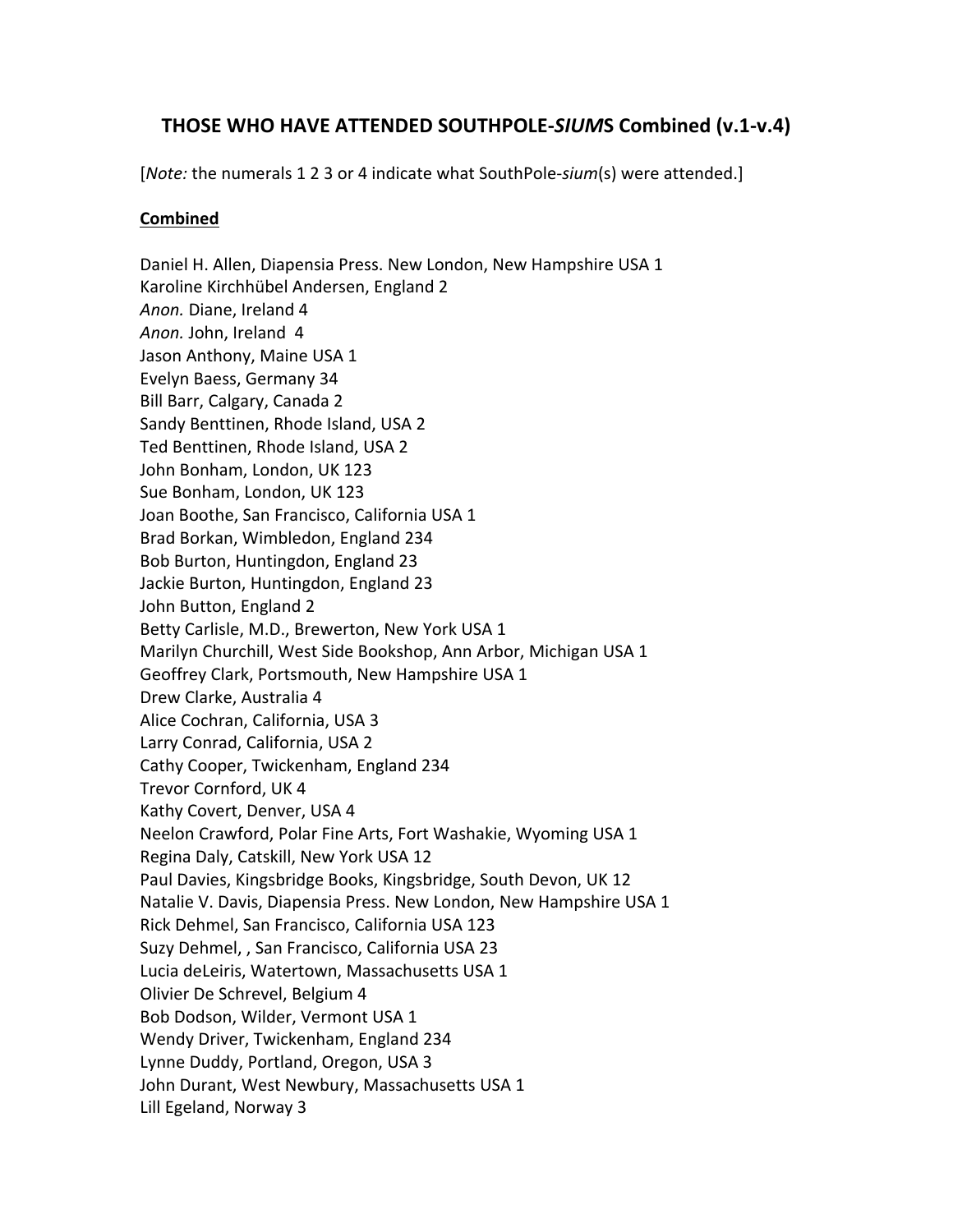Millie Eidson, USA 4 Aant Elzinga, Sweden 3 Margo Fernandez, Brewerton, New York USA 1 Beth Fitzsimmons, Ann Arbor, Michigan USA 23 Joe Fitzsimmons, Ann Arbor, Michigan USA 23 Anne-Cathrine Flyen, Norway 3 Kari Flyen, Norway 3 Torill Flyen, Norway 3 Magnus Forsberg, Sweden 3 Brett Fotheringham, New Zealand 4 Art Gertel, Lebanon, New Jersey USA 3 Suzann Gertel, Lebanon, NJ, USA 34 Damien Gildea, Goulborn, NSW, Australia 1 Greg Glade, Top of the World Books, Hinesburg, Vermont USA 1 Martin L. Greene, Seattle, Washington USA 1 Joanna Grochowicz, New Zealand 4 Kellie Gutman, West Roxbury, Massachusetts USA 2 Richard J.S. Gutman, West Roxbury, Massachusetts USA 12 Ann-Rachael Harwood, Cheltenham, UK 3 Robert K. Headland, Cambridge, England 2 Olav Helge, Norway 3 Lian Henderson, USA 3 Millie Henderson, USA 3 Tom Henderson, Slingerlands, New York USA 134 Mike Hibbs, England 4 Stephen Hicks, University of Canterbury, Rangiora, New Zealand 1 Ruth Hill, Maine USA 3 Bernadette Hince, Australia 2 David Hirzel, Pacifica, California USA 123 Lawrence Howard, Portland Story Theater, Portland, Oregon USA 13 Scott Howard, Portland Story Theater, Portland, Oregon USA 1 Eric Jarvis, England 2 Alison Jolley, England 2 Richard Joss, Park City, Utah USA 1 Kevin Kenny, Ireland 24 Donald Kerr, England 2 Valerie Kerr, England 2 Laura Kissel, Columbus, Ohio USA 3 Geir Kløver, Norway 3 Regina Koellner, Germany 34 Valmar Kurol, Montreal Antarctic Society, Montreal Canada 1 Bruce Larsen, Jaffrey, New Hampshire USA 13 Sally Larsen, Jaffrey, New Hampshire USA 13 Anders Larsson, Sweden 3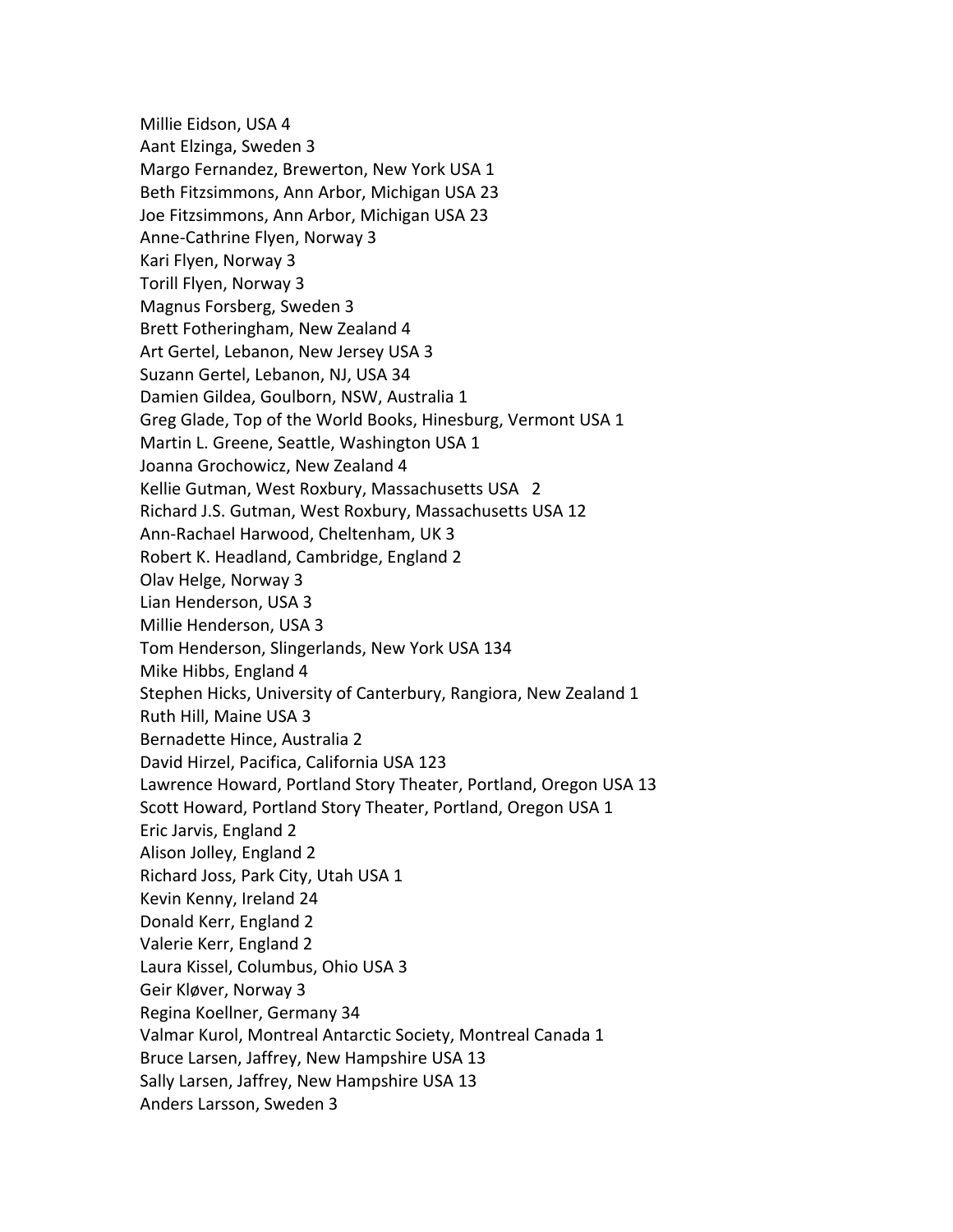Duncan C. Lawie, England 2 Stuart Leggatt, England 23 Gretchen Legler, USA 3 David Lilburne, Antipodean Books, Garrison, New York USA 1 Cathy Lilburne, Antipodean Books, Garrison, New York USA 1 Rosalind Rolfe Marsden, England 2 Geraldine McAdam, Falkland Islands Journal, Cookstown, Northern Ireland 124 Jim McAdam, Editor, Falkland Islands Journal, Cookstown, Northern Ireland 124 Norena McAdam, Scotland 2 Jim McCarthy, Arlington, Massachusetts and Francestown, New Hampshire USA 13 Sue McCarthy, Arlington, Massachusetts and Francestown, New Hampshire USA 13 Mark McClean, Ireland 4 Eva Meidl, Australia 2 Cathy Corbishley Michel, England 2 Geoff Michel, England, 2 Shane Murphy, Rimrock, Arizona USA 3 Margaret Naughton, Ireland 4 Peggy Nelson, USA 34 Carmel O'Farrell, Ireland 3 Joe O'Farrell, Enniskerry, Ireland 1234 Fergus O'Gorman, Ireland 4 Gary Paine, Ireland 23 Linda Parker, England 3 Michael Parker, England 234 Alan Payne, England 2 Richard Pierce, Stradbroke, Suffolk, UK 1 Jean Pimentel, France 2 Pascale Pimentel, France 2 Jay Platt, West Side Bookshop, Ann Arbor, Michigan USA 1 Robert B. Pope, Jr., Hurst, Texas USA 1 Anna R. Pope, Hurst, Texas USA 1 Trevor Potts, Scotland 2 Sheila Pressman, Santa Monica, California USA 23 Pat Quilty, Australia 2 David Roberts, Watertown, Massachusetts USA 1 Jahn Rønne, Norway 3 Michael Rosove, Santa Monica, California USA 123 Steve Ross, Toronto, Ontario 1 Lt Cdr Julian, Salisbury UK 34 Margaret Salisbury, UK 4 Ann Shirley Savours, England 2 Charlie Shackleton, Bridgewater, Vermont USA 1